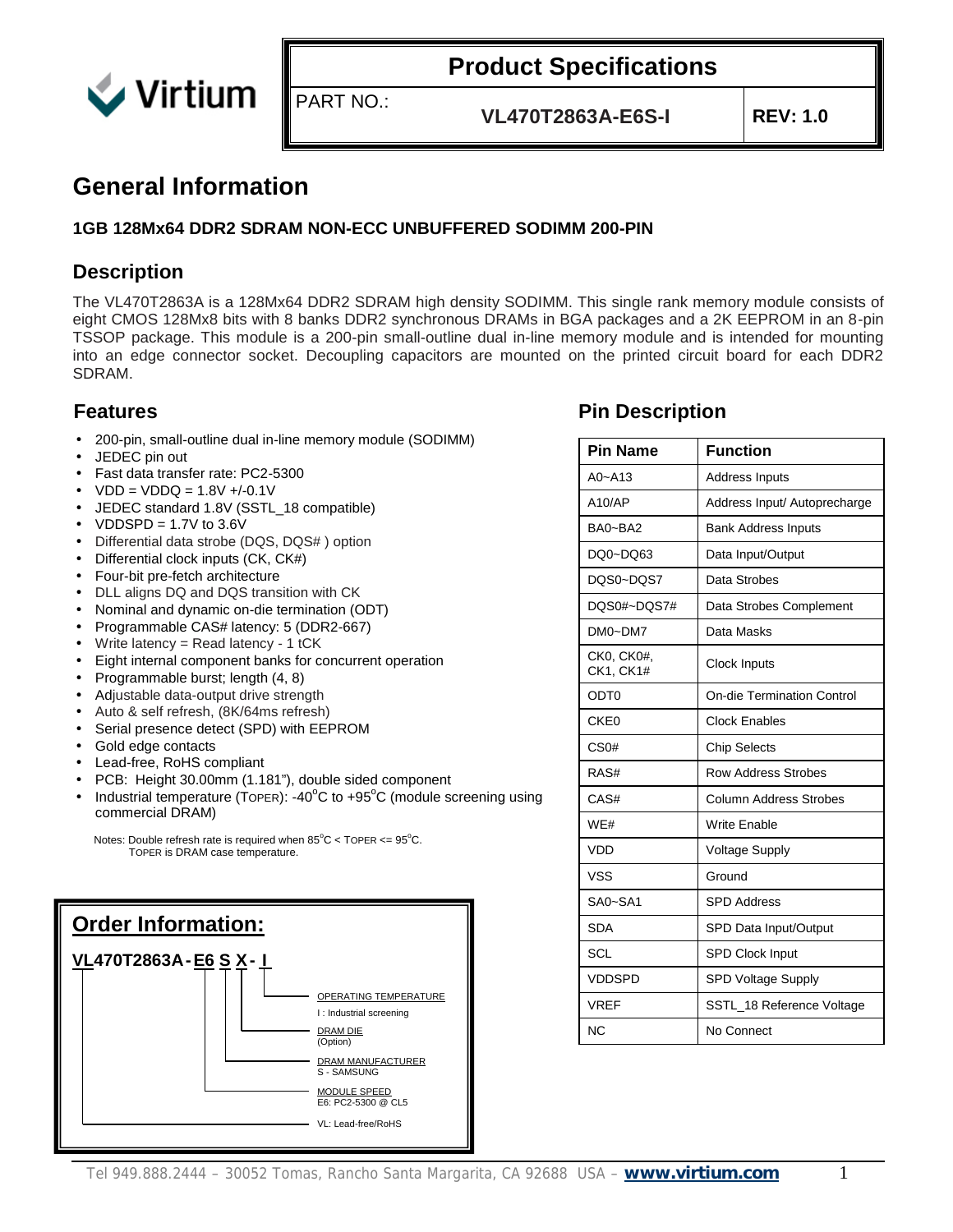

Г

# **Product Specifications**

PART NO.:

**VL470T2863A-E6S-I REV: 1.0**

|                | <b>Pin Configuration</b>                     |     |                 |     |                                  |     |               |  |            |                 |     |                                 |     |                  |            |                 |
|----------------|----------------------------------------------|-----|-----------------|-----|----------------------------------|-----|---------------|--|------------|-----------------|-----|---------------------------------|-----|------------------|------------|-----------------|
|                |                                              |     |                 |     | <b>200-PIN DDR2 SODIMM FRONT</b> |     |               |  |            |                 |     | <b>200-PIN DDR2 SODIMM BACK</b> |     |                  |            |                 |
| Pin            | <b>Name</b>                                  | Pin | Name            | Pin | <b>Name</b>                      | Pin | Name          |  | <b>Pin</b> | <b>Name</b>     | Pin | Name                            | Pin | Name             | <b>Pin</b> | <b>Name</b>     |
| 1              | <b>VREF</b>                                  | 51  | DQS2            | 101 | A <sub>1</sub>                   | 151 | <b>DQ42</b>   |  | 2          | <b>VSS</b>      | 52  | DM <sub>2</sub>                 | 102 | A <sub>0</sub>   | 152        | DQ46            |
| 3              | <b>VSS</b>                                   | 53  | <b>VSS</b>      | 103 | <b>VDD</b>                       | 153 | DQ43          |  | 4          | DQ4             | 54  | <b>VSS</b>                      | 104 | <b>VDD</b>       | 154        | <b>DQ47</b>     |
| 5              | DQ <sub>0</sub>                              | 55  | <b>DQ18</b>     | 105 | A10/AP                           | 155 | <b>VSS</b>    |  | 6          | DQ <sub>5</sub> | 56  | <b>DQ22</b>                     | 106 | BA1              | 156        | <b>VSS</b>      |
| $\overline{7}$ | DQ1                                          | 57  | DQ19            | 107 | BA0                              | 157 | DQ48          |  | 8          | <b>VSS</b>      | 58  | DQ23                            | 108 | RAS#             | 158        | <b>DQ52</b>     |
| 9              | <b>VSS</b>                                   | 59  | <b>VSS</b>      | 109 | WE#                              | 159 | <b>DQ49</b>   |  | 10         | DM <sub>0</sub> | 60  | <b>VSS</b>                      | 110 | CS <sub>0#</sub> | 160        | <b>DQ53</b>     |
| 11             | DQS0#                                        | 61  | <b>DQ24</b>     | 111 | <b>VDD</b>                       | 161 | <b>VSS</b>    |  | 12         | <b>VSS</b>      | 62  | DQ28                            | 112 | <b>VDD</b>       | 162        | <b>VSS</b>      |
| 13             | DQS0                                         | 63  | DQ25            | 113 | CAS#                             | 163 | NC            |  | 14         | DQ <sub>6</sub> | 64  | <b>DQ29</b>                     | 114 | OTD <sub>0</sub> | 164        | CK1             |
| 15             | <b>VSS</b>                                   | 65  | <b>VSS</b>      | 115 | $CS1#$ *                         | 165 | <b>VSS</b>    |  | 16         | DQ7             | 66  | <b>VSS</b>                      | 116 | A13              | 166        | CK1#            |
| 17             | DQ <sub>2</sub>                              | 67  | DM <sub>3</sub> | 117 | <b>VDD</b>                       | 167 | DQS6#         |  | 18         | <b>VSS</b>      | 68  | DQS3#                           | 118 | <b>VDD</b>       | 168        | <b>VSS</b>      |
| 19             | DQ3                                          | 69  | <b>NC</b>       | 119 | ODT1*                            | 169 | DQS6          |  | 20         | DQ12            | 70  | DQS3                            | 120 | <b>NC</b>        | 170        | DM <sub>6</sub> |
| 21             | <b>VSS</b>                                   | 71  | <b>VSS</b>      | 121 | <b>VSS</b>                       | 171 | <b>VSS</b>    |  | 22         | DQ13            | 72  | <b>VSS</b>                      | 122 | <b>VSS</b>       | 172        | <b>VSS</b>      |
| 23             | DQ8                                          | 73  | DQ26            | 123 | <b>DQ32</b>                      | 173 | <b>DQ50</b>   |  | 24         | <b>VSS</b>      | 74  | DQ30                            | 124 | DQ36             | 174        | <b>DQ54</b>     |
| 25             | DQ <sub>9</sub>                              | 75  | <b>DQ27</b>     | 125 | DQ33                             | 175 | DQ51          |  | 26         | DM <sub>1</sub> | 76  | DQ31                            | 126 | DQ37             | 176        | <b>DQ55</b>     |
| 27             | <b>VSS</b>                                   | 77  | <b>VSS</b>      | 127 | <b>VSS</b>                       | 177 | <b>VSS</b>    |  | 28         | <b>VSS</b>      | 78  | <b>VSS</b>                      | 128 | <b>VSS</b>       | 178        | <b>VSS</b>      |
| 29             | DQS1#                                        | 79  | CKE0            | 129 | DQS4#                            | 179 | <b>DQ56</b>   |  | 30         | CK <sub>0</sub> | 80  | CKE1*                           | 130 | DM4              | 180        | DQ60            |
| 31             | DQS1                                         | 81  | <b>VDD</b>      | 131 | DQS4                             | 181 | <b>DQ57</b>   |  | 32         | CK0#            | 82  | <b>VDD</b>                      | 132 | <b>VSS</b>       | 182        | <b>DQ61</b>     |
| 33             | <b>VSS</b>                                   | 83  | NC              | 133 | <b>VSS</b>                       | 183 | <b>VSS</b>    |  | 34         | <b>VSS</b>      | 84  | NC                              | 134 | DQ38             | 184        | <b>VSS</b>      |
| 35             | <b>DQ10</b>                                  | 85  | BA <sub>2</sub> | 135 | DQ34                             | 185 | DM7           |  | 36         | <b>DQ14</b>     | 86  | A14 *                           | 136 | DQ39             | 186        | DQS7#           |
| 37             | <b>DQ11</b>                                  | 87  | <b>VDD</b>      | 137 | <b>DQ35</b>                      | 187 | <b>VSS</b>    |  | 38         | <b>DQ15</b>     | 88  | <b>VDD</b>                      | 138 | <b>VSS</b>       | 188        | DQS7            |
| 39             | <b>VSS</b>                                   | 89  | A12             | 139 | <b>VSS</b>                       | 189 | <b>DQ58</b>   |  | 40         | <b>VSS</b>      | 90  | A11                             | 140 | <b>DQ44</b>      | 190        | <b>VSS</b>      |
| 41             | <b>VSS</b>                                   | 91  | A <sub>9</sub>  | 141 | DQ40                             | 191 | <b>DQ59</b>   |  | 42         | <b>VSS</b>      | 92  | A7                              | 142 | DQ45             | 192        | DQ62            |
| 43             | DQ16                                         | 93  | A8              | 143 | DQ41                             | 193 | <b>VSS</b>    |  | 44         | DQ20            | 94  | A6                              | 144 | <b>VSS</b>       | 194        | DQ63            |
| 45             | <b>DQ17</b>                                  | 95  | <b>VDD</b>      | 145 | <b>VSS</b>                       | 195 | SDA           |  | 46         | DQ21            | 96  | <b>VDD</b>                      | 146 | DQS5#            | 196        | <b>VSS</b>      |
| 47             | <b>VSS</b>                                   | 97  | A5              | 147 | DM <sub>5</sub>                  | 197 | SCL           |  | 48         | <b>VSS</b>      | 98  | A4                              | 148 | DQS5             | 198        | SA0             |
| 49             | DQS2#                                        | 99  | A <sub>3</sub>  | 149 | <b>VSS</b>                       | 199 | <b>VDDSPD</b> |  | 50         | <b>NC</b>       | 100 | A <sub>2</sub>                  | 150 | <b>VSS</b>       | 200        | SA <sub>1</sub> |
|                | (*): These pins are not used on this module. |     |                 |     |                                  |     |               |  |            |                 |     |                                 |     |                  |            |                 |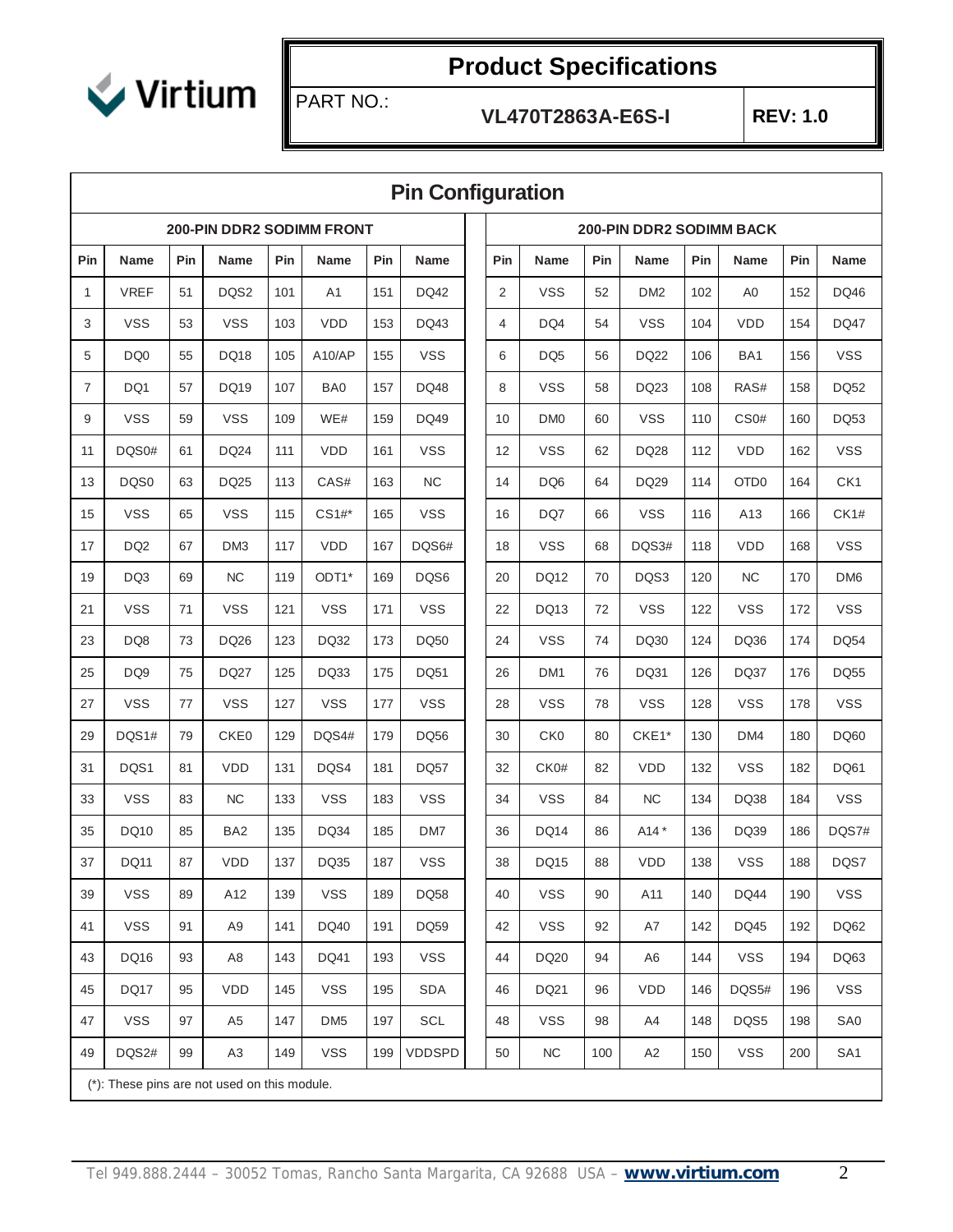

PART NO.:

**VL470T2863A-E6S-I REV: 1.0**

## **Function Block Diagram**

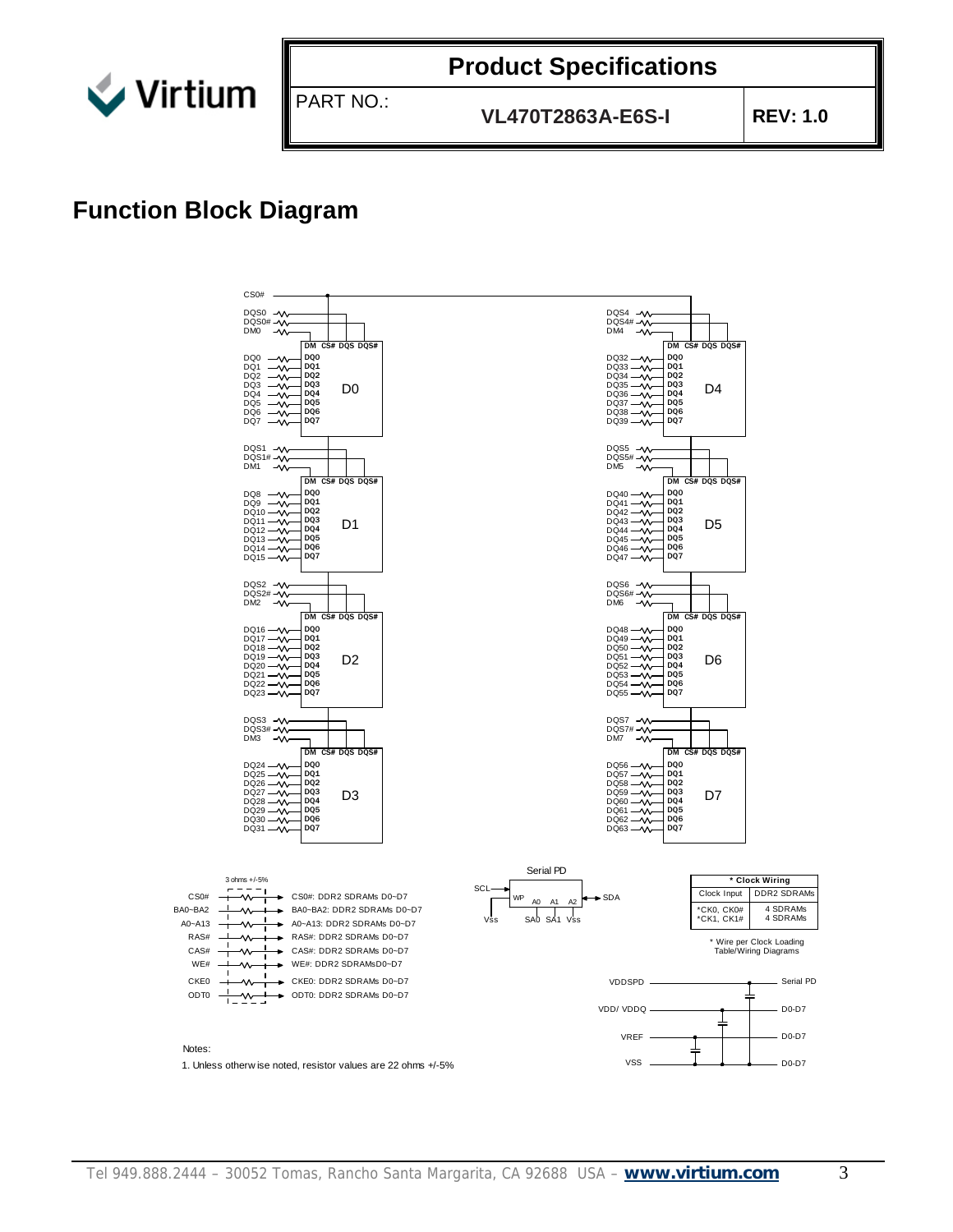

PART NO.:

**VL470T2863A-E6S-I REV: 1.0**

|              | <b>Absolute Maximum Ratings</b>                                                                                                                                                    |                                 |       |         |      |  |  |  |  |  |
|--------------|------------------------------------------------------------------------------------------------------------------------------------------------------------------------------------|---------------------------------|-------|---------|------|--|--|--|--|--|
| Symbol       | <b>Parameter</b>                                                                                                                                                                   |                                 | Min   | Max     | Unit |  |  |  |  |  |
| <b>VDD</b>   | Voltage on VDD pin relative to VSS                                                                                                                                                 | $-1.0$                          | 2.3   | $\vee$  |      |  |  |  |  |  |
| <b>VDDQ</b>  | Voltage on VDDQ pin relative to VSS                                                                                                                                                | $-0.5$                          | 2.3   | V       |      |  |  |  |  |  |
| <b>VDDL</b>  | Voltage on VDDL pin relative to VSS                                                                                                                                                | $-0.5$                          | 2.3   | $\vee$  |      |  |  |  |  |  |
| VIN, VOUT    | Voltage on any pin relative to VSS                                                                                                                                                 | $-0.5$                          | 2.3   | $\vee$  |      |  |  |  |  |  |
| <b>TSTG</b>  | Storage temperature                                                                                                                                                                | $-55$                           | 100   | $^{0}C$ |      |  |  |  |  |  |
|              |                                                                                                                                                                                    | Address, BA,<br>RAS#, CAS#, WE# | $-40$ | 40      | uA   |  |  |  |  |  |
| IL           | Input leakage current; Any input 0V <vin<vdd;<br>VREF input 0V<vin<0.95v;< td=""><td>CS#, CKE, ODT</td><td><math>-40</math></td><td>40</td><td>uA</td></vin<0.95v;<></vin<vdd;<br> | CS#, CKE, ODT                   | $-40$ | 40      | uA   |  |  |  |  |  |
|              | Other pins not under test = $0V$                                                                                                                                                   | CK, CK#                         | $-40$ | 40      | uA   |  |  |  |  |  |
|              |                                                                                                                                                                                    | DM                              | -5    | 5       | uA   |  |  |  |  |  |
| <b>IOZ</b>   | Output leakage current;<br>0V <vout<vddq; and="" are="" disabled<="" dqs="" odt="" td=""><td>DQ, DQS, DQS#</td><td><math>-5</math></td><td>5</td><td>uA</td></vout<vddq;>          | DQ, DQS, DQS#                   | $-5$  | 5       | uA   |  |  |  |  |  |
| <b>IVREF</b> | VREF supply leakage current; VREF = Valid VREF level                                                                                                                               | $-16$                           | 16    | uA      |      |  |  |  |  |  |

|             | <b>DC Operating Conditions</b> |                       |                    |                    |        |              |  |  |  |
|-------------|--------------------------------|-----------------------|--------------------|--------------------|--------|--------------|--|--|--|
| Symbol      | <b>Parameter</b>               | Min<br><b>Typical</b> |                    |                    | Unit   | <b>Notes</b> |  |  |  |
| <b>VDD</b>  | Supply voltage                 | 1.7                   | 1.8                | 1.9                | V      |              |  |  |  |
| <b>VDDQ</b> | I/O supply voltage             | 1.7                   | 1.8                | 1.9                | V      | 4            |  |  |  |
| <b>VDDL</b> | VDDL supply voltage            | 1.7                   | 1.8                | 1.9                | V      | 4            |  |  |  |
| <b>VREF</b> | I/O reference voltage          | $0.49 \times VDDQ$    | $0.50 \times VDDQ$ | $0.51 \times VDDQ$ | $\vee$ | 2            |  |  |  |
| <b>VTT</b>  | I/O termination voltage        | <b>VREF-0.04</b>      | <b>VREF</b>        | $VREF+0.04$        | $\vee$ | 3            |  |  |  |

Notes:

1. VDD, VDDQ must track each other. VDDQ must be less than or equal to VDD.

2. VREF is expected to equal VDDQ/2 of the transmitting device and to track variations in the DC level of the same. Peak-to-peak noise on VREF may not exceed +/-1percent of the DC value. Peak-to-peak AC noise on VREF may not exceed +/-2 percent of VREF. This measurement is to be taken at the nearest VREF bypass capacitor.

3. VTT is not applied directly to the device. VTT is a system supply for signal termination resistors, is expected to be set equal to VREF and must track variations in the DC level of VREF.

4. VDDQ tracks with VDD; VDDL tracks with VDD.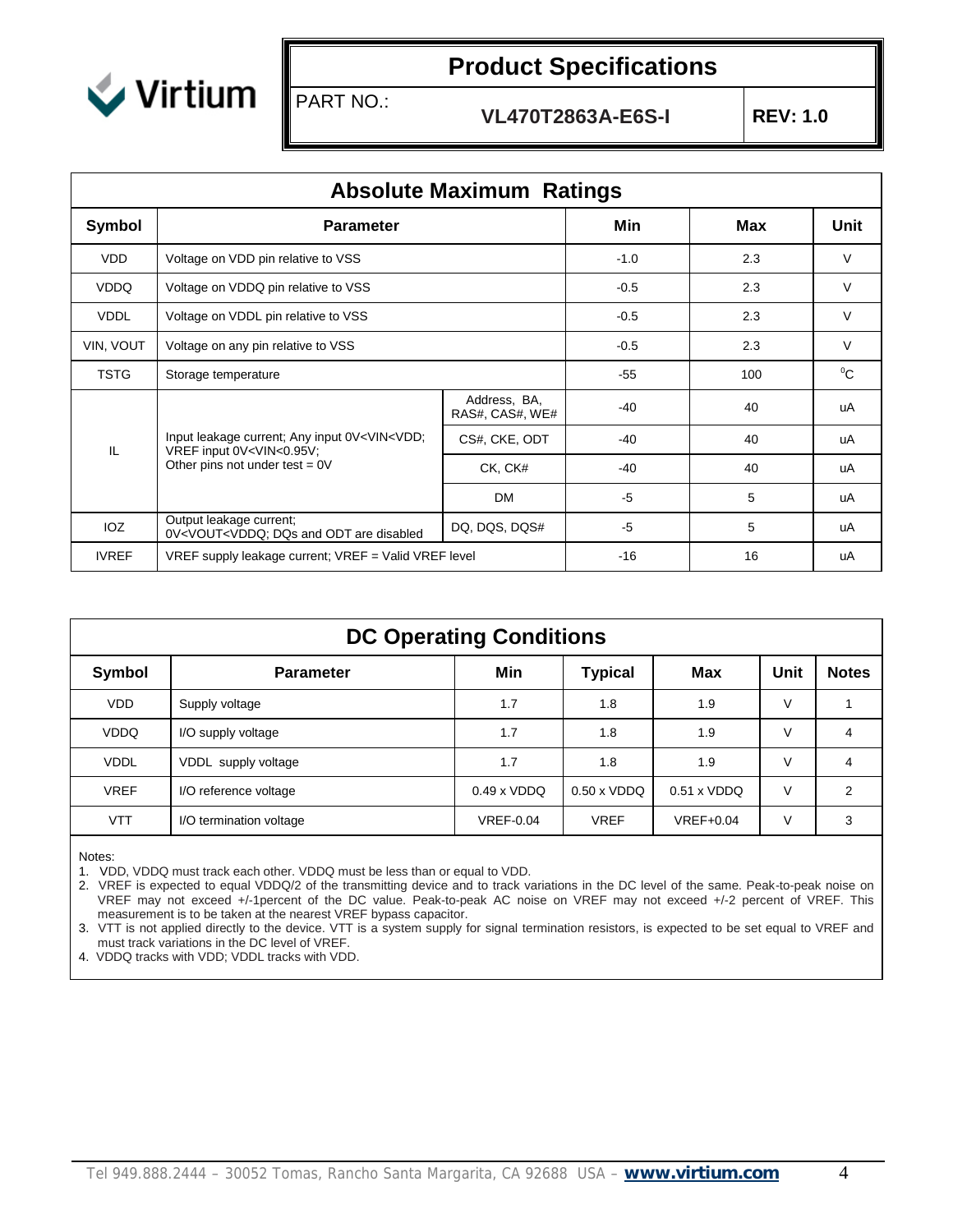

PART NO.:

**VL470T2863A-E6S-I REV: 1.0**

|              | <b>Operating Temperature Condition</b> |                |              |              |  |  |  |  |  |
|--------------|----------------------------------------|----------------|--------------|--------------|--|--|--|--|--|
| Symbol       | <b>Parameter</b>                       | Rating         | <b>Units</b> | <b>Notes</b> |  |  |  |  |  |
| <b>TOPER</b> | Operating temperature                  | $-40$ to $+95$ | $^0C$        | 1,2          |  |  |  |  |  |

Notes:

1. Operating temperature is the case surface temperature on the center/top side of the DRAM. For the measurement conditions, please refer to JEDEC JESD51-2.

2. At -40 to +85<sup>o</sup>C, operation temperature range, all DRAM specifications will be supported. The refresh rate is required to double when  $85^{\circ}$ C < TOPER <=  $95^{\circ}$ C.

|         | <b>Input DC Logic Level</b><br>All voltages referenced to VSS |                |                |      |  |  |  |  |  |
|---------|---------------------------------------------------------------|----------------|----------------|------|--|--|--|--|--|
| Symbol  | <b>Parameter</b>                                              | Min            | Max            | Unit |  |  |  |  |  |
| VIH(DC) | Input High (Logic 1) Voltage                                  | $VREF + 0.125$ | $VDDQ + 0.300$ |      |  |  |  |  |  |
| VIL(DC) | Input Low (Logic 0) Voltage                                   | $-0.300$       | VREF - 0.125   |      |  |  |  |  |  |

| <b>Input AC Logic Level</b><br>All voltages referenced to VSS |                              |                          |                          |      |  |  |  |  |
|---------------------------------------------------------------|------------------------------|--------------------------|--------------------------|------|--|--|--|--|
| Symbol                                                        | <b>Parameter</b>             | Min                      | Max                      | Unit |  |  |  |  |
| VIH(AC)                                                       | Input High (Logic 1) Voltage | $VREF + 0.200$           | $\overline{\phantom{a}}$ |      |  |  |  |  |
| VIL(AC)                                                       | Input Low (Logic 0) Voltage  | $\overline{\phantom{0}}$ | VREF - 0.200             |      |  |  |  |  |

| <b>Input/Output Capacitance</b><br>TA=25 <sup>°</sup> C, f=100MHz |                  |                              |     |             |  |  |  |
|-------------------------------------------------------------------|------------------|------------------------------|-----|-------------|--|--|--|
| <b>Parameter</b>                                                  | Symbol           | E <sub>6</sub><br>(DDR2-667) |     | <b>Unit</b> |  |  |  |
|                                                                   |                  | Min                          | Max |             |  |  |  |
| Input capacitance (A0~A13, BA0~BA2, RAS#, CAS#, WE#)              | CIN <sub>1</sub> | 12                           | 18  | рF          |  |  |  |
| Input capacitance (CKE0, ODT0, CS0#)                              | CIN <sub>2</sub> | 12                           | 18  | pF          |  |  |  |
| Input capacitance (CK0, CK0#), (CK1, CK1#)                        | CIN <sub>3</sub> | 8                            | 12  | pF          |  |  |  |
| Input/Output capacitance (DQ, DQS, DQS#, DM)                      | <b>CIO</b>       | 6.5                          | 7.5 | рF          |  |  |  |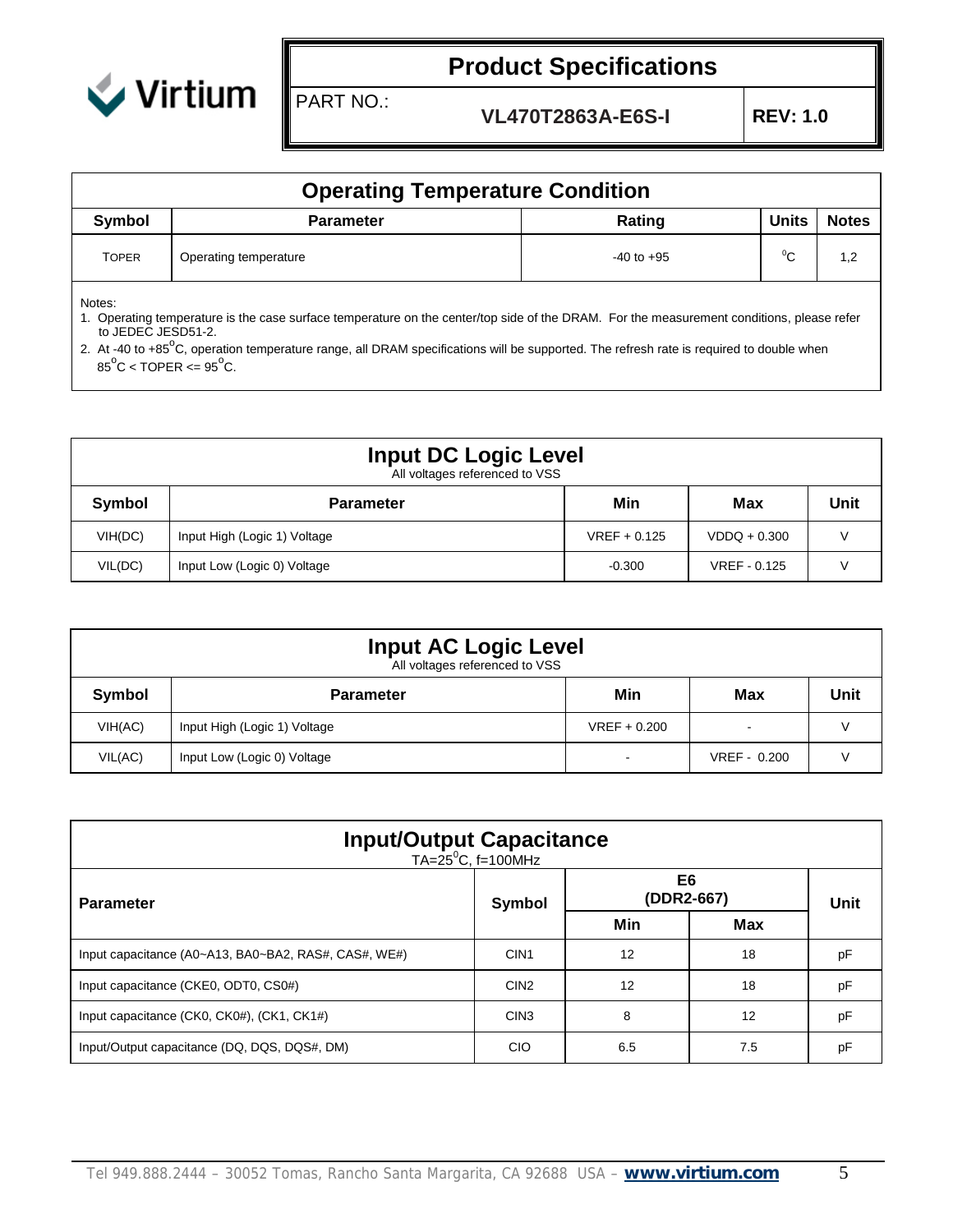

PART NO.:

**VL470T2863A-E6S-I REV: 1.0**

| <b>IDD Specification</b>                                                                                                                                                                                                                                                                                                                                                                                                         |                              |                    |                              |      |  |  |  |  |
|----------------------------------------------------------------------------------------------------------------------------------------------------------------------------------------------------------------------------------------------------------------------------------------------------------------------------------------------------------------------------------------------------------------------------------|------------------------------|--------------------|------------------------------|------|--|--|--|--|
| <b>Condition</b>                                                                                                                                                                                                                                                                                                                                                                                                                 |                              | Symbol             | E <sub>6</sub><br>(DDR2-667) | Unit |  |  |  |  |
| Operating one bank active-pre-charge current;<br>t <sub>CK</sub> = t <sub>CK(IDD)</sub> ; t <sub>RC</sub> = t <sub>RC(IDD)</sub> ; t <sub>RAS</sub> = t <sub>RAS MIN(IDD)</sub> ; CKE is HIGH, CS# is HIGH between valid<br>commands; Address bus inputs are SWITCHING; Data bus inputs are SWITCHING                                                                                                                            |                              | IDD <sub>0</sub> * | 344                          | mA   |  |  |  |  |
| Operating one bank active-read-pre-charge current;<br>IOUT = 0mA; BL = 4; CL = CL(IDD); AL = 0; $t_{CK} = t_{CK(IDD)}$ ; $t_{RC} = t_{RC(IDD)}$ ; $t_{RAS} = t_{RAS MIN(IDD)}$ ;<br>$t_{\text{RCD}}$ $t_{\text{RCD}(\text{DD})}$ ; CKE is HIGH, CS# is HIGH between valid commands; Address bus<br>inputs are SWITCHING; Data pattern is same as IDD4W                                                                           | IDD <sub>1</sub> *           | 384                | mA                           |      |  |  |  |  |
| Pre-charge power-down current;<br>All banks idle; $t_{CK} = t_{CK(IDD)}$ ; CKE is LOW; Other control and address bus inputs are<br>STABLE; Data bus inputs are FLOATING                                                                                                                                                                                                                                                          |                              | IDD2P**            | 80                           | mA   |  |  |  |  |
| Pre-charge quiet standby current;<br>All banks idle; $t_{CK} = t_{CK(ID)}$ ; CKE is HIGH; Other control and address bus inputs are<br>STABLE; Data bus inputs are FLOATING                                                                                                                                                                                                                                                       | IDD <sub>2Q</sub> **         | 160                | mA                           |      |  |  |  |  |
| Pre-charge standby current;<br>All banks idle; $t_{CK} = t_{CK(1DD)}$ ; CKE is HIGH; Other control and address bus inputs are<br>STABLE; Data bus inputs are SWITCHING                                                                                                                                                                                                                                                           | IDD <sub>2N</sub> **         | 192                | mA                           |      |  |  |  |  |
| Active power-down current;<br>All banks open; $t_{CK} = t_{CK(1DD)}$ ; CKE is LOW; Other control                                                                                                                                                                                                                                                                                                                                 | Fast PDN Exit MRS $(12) = 0$ |                    | 176                          | mA   |  |  |  |  |
| and address bus inputs are STABLE; Data bus inputs<br>are FLOATING.                                                                                                                                                                                                                                                                                                                                                              | Slow PDN Exit MRS $(12) = 1$ | IDD3P**            | 120                          | mA   |  |  |  |  |
| Active standby current;<br>All banks open; $t_{CK}$ = $t_{CK(1DD)}$ ; $t_{RP}$ = $t_{RP(1DD)}$ ; $t_{RAS}$ = $t_{RAS MAX(1DD)}$ ; CKE is HIGH, CS# is HIGH<br>between valid commands; Other control and address bus inputs are SWITCHING; Data<br>bus inputs are SWITCHING.                                                                                                                                                      |                              | IDD3N**            | 240                          | mA   |  |  |  |  |
| Operating burst write current;<br>All banks open; Continuous burst writes; $BL = 8$ ; $CL = CL(ID)$ ; $AL = 0$ ; $t_{CK} = t_{CK(DD)}$ ;<br>$t_{RAS}$ t <sub>RAS</sub> $t_{RAS}$ ( $t_{RP}$ $t_{RP(DD)}$ ); CKE is HIGH, CS# is HIGH between valid commands;<br>Address bus inputs are SWITCHING; Data bus inputs are SWITCHING                                                                                                  |                              | IDD4W*             | 480                          | mA   |  |  |  |  |
| Operating burst read current;<br>All banks open; Continuous burst reads; IOUT = $0$ mA; BL = 4; CL = CL(IDD); AL = 0;<br>t <sub>CK</sub> = t <sub>CK(IDD)</sub> ; t <sub>RAS</sub> = t <sub>RAS MAX(IDD)</sub> ; t <sub>RP</sub> = t <sub>RP(IDD)</sub> ; CKE is HIGH, CS# is HIGH between valid<br>commands; Address bus inputs are SWITCHING; Data pattern is same as IDD4W.                                                   |                              | IDD4R*             | 560                          | mA   |  |  |  |  |
| <b>Burst refresh current;</b><br>$t_{CK}$ = $t_{CK(DD)}$ ; Refresh command at every $t_{RFC(IDD)}$ interval; CKE is HIGH; CS# is HIGH<br>between valid commands; Other control and address bus inputs are SWITCHING; Data<br>bus inputs are SWITCHING.                                                                                                                                                                           |                              | IDD5**             | 800                          | mA   |  |  |  |  |
| Self refresh current;<br>CK and CK# at $0V$ ; CKE < $0.2V$ ; Other control and<br>address bus inputs are FLOATING; Data bus inputs are<br>FLOATING.                                                                                                                                                                                                                                                                              | Normal                       | IDD6**             | 80                           | mA   |  |  |  |  |
| Operating bank interleave read current;<br>All bank interleaving reads; IOUT = 0mA; $BL = 8$ ; $CL = CL(ID)$ ; $AL = t_{RCD(ID)}$ -1 <sup>*</sup> t <sub>CK(lDD)</sub> ;<br>$t_{CK}$ $t_{CK(1DD)}$ ; $t_{RC}$ $t_{RC(1DD)}$ ; $t_{RRD}$ $=$ $t_{RRD(1DD)}$ ; $t_{RCD}$ $= 1*t_{CK(1DD)}$ ; CKE is HIGH; CS# is HIGH<br>between valid commands; Address bus inputs are STABLE during DESELECTs; Data<br>bus inputs are SWITCHING. | IDD7*                        | 1160               | mA                           |      |  |  |  |  |

Notes:

IDD specification is based on Samsung F-die components.

\*: Value calculated as one module rank in this operating condition, and all other module ranks in IDD2P ( CKE LOW) mode.

\*\*: Value calculated reflects all module ranks in this operating condition.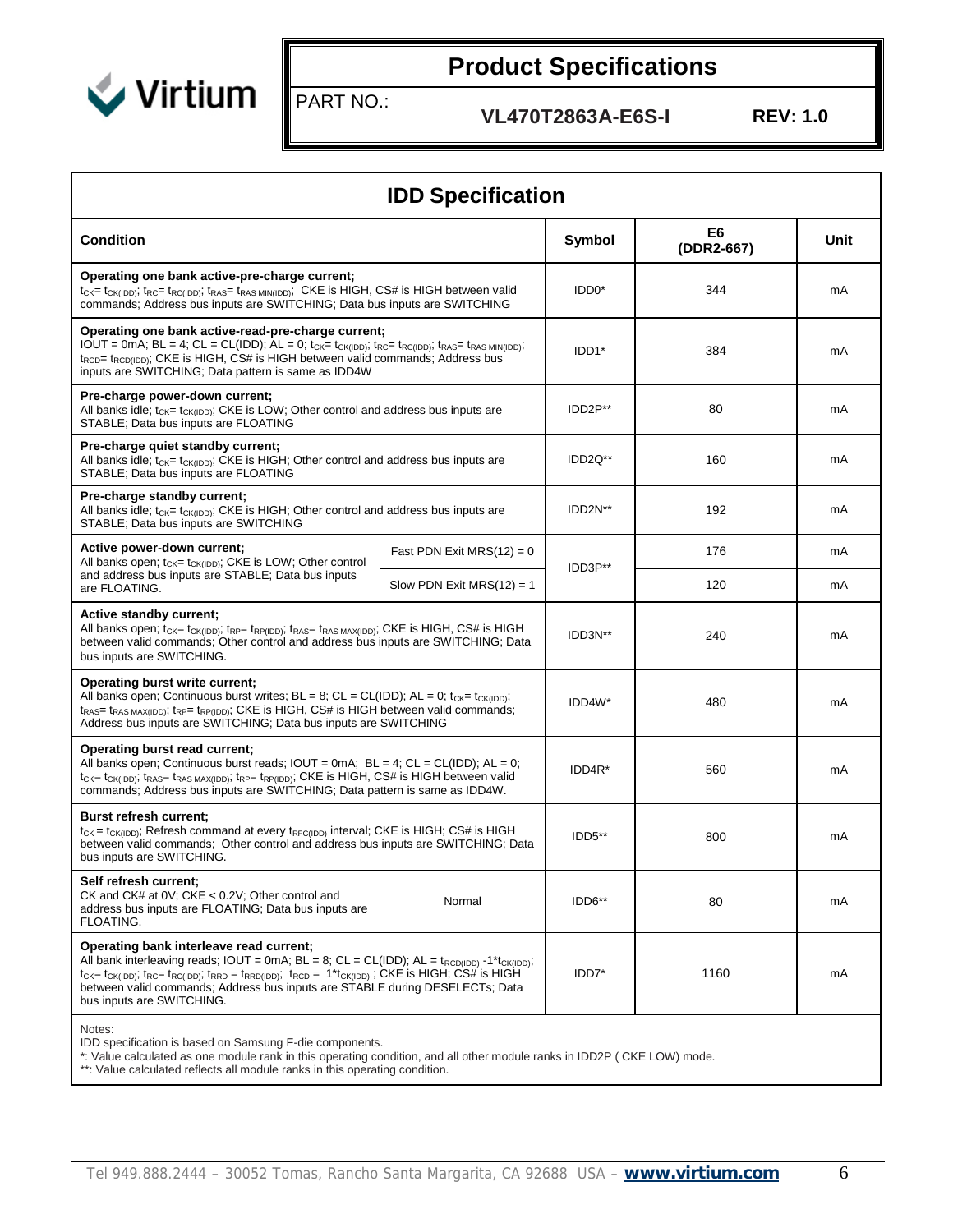

PART NO.:

**VL470T2863A-E6S-I REV: 1.0**

| AC TIMING PARAMETERS & SPECIFICATIONS                      |                 |            |                   |                              |                          |                          |                          |                          |      |
|------------------------------------------------------------|-----------------|------------|-------------------|------------------------------|--------------------------|--------------------------|--------------------------|--------------------------|------|
| Parameter                                                  |                 | Symbol     | (DDR2-800)        | E7                           | (DDR2-667)               | E6                       | (DDR2-533)               | D <sub>5</sub>           | Unit |
|                                                            |                 |            | Min               | Max                          | Min                      | Max                      | Min                      | Max                      |      |
| <b>Clock Timing</b>                                        |                 |            |                   |                              |                          |                          |                          |                          |      |
|                                                            | CL6             | tCK(6)     | 2,500             | 8,000                        | $\overline{\phantom{a}}$ | $\overline{a}$           | $\overline{\phantom{a}}$ | ÷,                       | ps   |
| Clock Cycle Time                                           | CL <sub>5</sub> | tCK(5)     | 3,000             | 8,000                        | 3,000                    | 8,000                    | ÷,                       | $\overline{\phantom{a}}$ | ps   |
|                                                            | CL <sub>4</sub> | tCK(4)     | 3,750             | 8,000                        | 3,750                    | 8,000                    | 3,750                    | 8,000                    | ps   |
| CK high-level width                                        |                 | tCH(avg)   | 0.48              | 0.52                         | 0.48                     | 0.52                     | 0.48                     | 0.52                     | tCK  |
| CK low-level width                                         |                 | tCL(avg)   | 0.48              | 0.52                         | 0.48                     | 0.52                     | 0.48                     | 0.52                     | tCK  |
| Half clock period                                          |                 | tHP        | MIN<br>(tCH, tCL) |                              | <b>MIN</b><br>(tCH, tCL) |                          | <b>MIN</b><br>(tCH, tCL) |                          | ps   |
| Clock jitter                                               |                 | tJIT       | $-100$            | 100                          | $-125$                   | 125                      | $-125$                   | 125                      | ps   |
| <b>Data Timing</b>                                         |                 |            |                   |                              |                          |                          |                          |                          |      |
| DQ output access time from CK/CK#                          |                 | tAC        | $-400$            | 400                          | $-450$                   | $+450$                   | $-500$                   | 500                      | ps   |
| Data-out high impedance window from CK/CK#                 |                 | tHZ        |                   | tAC(MAX)                     |                          | tAC(MAX)                 |                          | tAC(MAX)                 | ps   |
| Data-out low impedance window from CK/CK#                  |                 | tLZ (DQ)   | 2 x tAC(MIN)      | tAC(MAX)                     | 2 x tAC(MIN)             | tAC(MAX)                 | $2 \times tAC(MIN)$      | tAC(MAX)                 | ps   |
| DQ and DM input setup time relative to DQS                 |                 | tDS        | 50                |                              | 100                      | ÷,                       | 100                      |                          | ps   |
| DQ and DM input hold time relative to DQS                  |                 | tDH        | 125               | $\overline{a}$               | 175                      | ÷,                       | 225                      | Ξ                        | ps   |
| DQ and DM input pulse width (for each input)               |                 | tDIPW      | 0.35              |                              | 0.35                     |                          | 0.35                     |                          | tCK  |
| Data hold skew factor                                      | tQHS            | ÷,         | 300               | $\overline{\phantom{a}}$     | 340                      | $\blacksquare$           | 400                      | ps                       |      |
| DQ-DQS hold, DQS to first DQ to go non-valid, per access   | tQH             | tHP - tQHS | ÷,                | tHP - tQHS                   | $\overline{\phantom{a}}$ | tHP - tQHS               |                          | ps                       |      |
| Data valid output window (DVW)                             |                 | tDVW       | tQH - tDQSQ       |                              | tQH - tDQSQ              |                          | tQH - tDQSQ              |                          | ns   |
| <b>Data Strobe Timing</b>                                  |                 |            |                   |                              |                          |                          |                          |                          |      |
| DQS input high pulse width                                 |                 | tDQSH      | 0.35              | J.                           | 0.35                     | $\overline{a}$           | 0.35                     | $\overline{a}$           | tCK  |
| DQS input low pulse width                                  |                 | tDQSL      | 0.35              | ÷,                           | 0.35                     |                          | 0.35                     |                          | tCK  |
| DQS output access time from CK/CK#                         |                 | tDQSCK     | $-350$            | $+350$                       | $-400$                   | $+400$                   | $-450$                   | $+450$                   | ps   |
| DQS failing edge to CK rising-setup time                   |                 | tDSS       | 0.2               | ÷,                           | 0.2                      | ÷,                       | 0.2                      | ٠                        | tCK  |
| DQS failing edge from CK rising-hold time                  |                 | tDSH       | 0.2               |                              | 0.2                      |                          | 0.2                      |                          | tCK  |
| DQS-DQ skew, DQS to last DQ valid, per group, per access   |                 | tDQSQ      |                   | 200                          |                          | 240                      | $\overline{\phantom{a}}$ | 300                      | ps   |
| DQS read preamble                                          |                 | tRPRE      | 0.9               | 1.1                          | 0.9                      | 1.1                      | 0.9                      | 1.1                      | tCK  |
| DQS read preamble                                          |                 | tRPST      | 0.4               | 0.6                          | 0.4                      | 0.6                      | 0.4                      | 0.6                      | tCK  |
| DQS read preamble setup time                               |                 | tWPRES     | $\mathbf 0$       | $\overline{\phantom{a}}$     | $\mathbf 0$              | $\overline{\phantom{a}}$ | $\mathbf 0$              | ÷,                       | ps   |
| DQS read preamble                                          |                 | tWPRE      | 0.35              | $\overline{\phantom{a}}$     | 0.35                     | $\Box$                   | 0.35                     | $\overline{\phantom{a}}$ | tCK  |
| DQS read preamble                                          |                 | tWPST      | 0.4               | 0.6                          | 0.4                      | 0.6                      | 0.4                      | 0.6                      | tCK  |
| First DQS latching transition to associated clock edge     |                 | tDQSS      | $-0.25$           | 0.25                         | $-0.25$                  | 0.25                     | $-0.25$                  | 0.25                     | tCK  |
| Write command to first DQS latching transition             |                 |            | WL-<br>tDQSS      | WL+ tDQSS                    | WL-<br>tDQSS             | WL+ tDQSS                | WL-<br>tDQSS             | WL+ tDQSS                | tCK  |
| <b>Command and Address Timing</b>                          |                 |            |                   |                              |                          |                          |                          |                          |      |
| Address and control input pulse width for each input       |                 | tIPW       | 0.6               | ÷,                           | 0.6                      | ÷,                       | 0.6                      | $\blacksquare$           | tCK  |
| Address and control input setup time                       |                 | tIS        | 175               | $\centerdot$                 | 200                      | $\overline{\phantom{a}}$ | 250                      | $\overline{\phantom{a}}$ | ps   |
| Address and control input hold time                        |                 | tlH        | 250               | ÷                            | 275                      | $\blacksquare$           | 375                      | $\overline{\phantom{a}}$ | ps   |
| CAS# to CAS# command delay                                 |                 | tCCD       | $\overline{2}$    | $\blacksquare$               | $\overline{2}$           | $\blacksquare$           | $\overline{2}$           | $\blacksquare$           | tCK  |
| ACTIVE to ACTIVE (same bank) command                       |                 | tRC        | 60                |                              | 60                       |                          | 60                       |                          | ns   |
| Active to active command period for 1KB page size products |                 | tRRD       | 7.5               | $\qquad \qquad \blacksquare$ | 7.5                      | $\overline{\phantom{a}}$ | 7.5                      | $\frac{1}{2}$            | ns   |
| Active to active command period for 2KB page size products |                 | tRRD       | 10                | $\overline{\phantom{a}}$     | 10                       | $\blacksquare$           | 10                       | ÷,                       | ns   |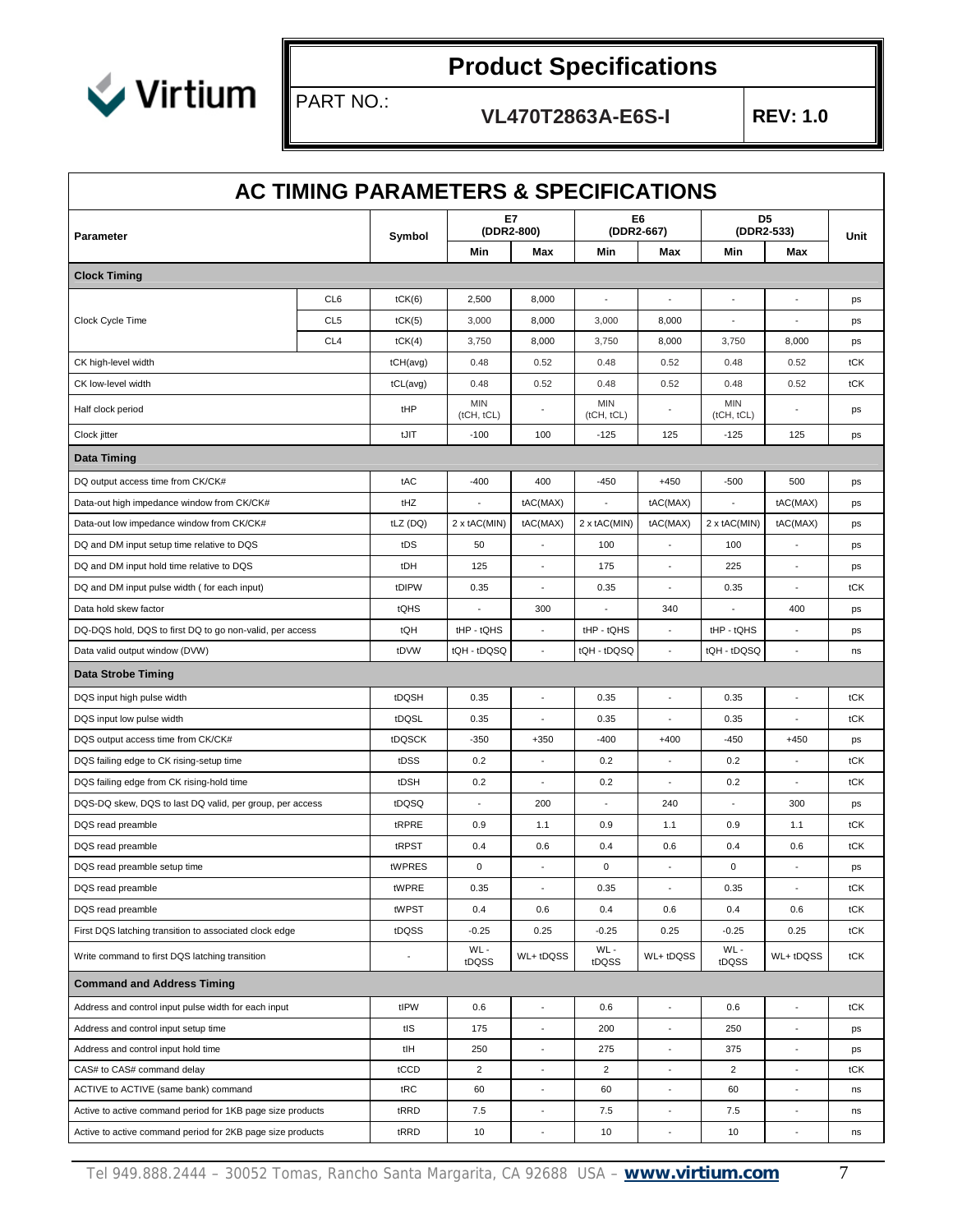

PART NO.:

**VL470T2863A-E6S-I REV: 1.0**

|                                                          | <b>AC TIMING PARAMETERS &amp; SPECIFICATIONS</b> |        |                         |                                             |                     |                                           |                     |                                           |      |
|----------------------------------------------------------|--------------------------------------------------|--------|-------------------------|---------------------------------------------|---------------------|-------------------------------------------|---------------------|-------------------------------------------|------|
| Parameter                                                |                                                  | Symbol |                         | E7<br>(DDR2-800)                            |                     | E6<br>(DDR2-667)                          |                     | D <sub>5</sub><br>(DDR2-533)              | Unit |
|                                                          |                                                  |        | Min                     | Max                                         | Min                 | Max                                       | Min                 | Max                                       |      |
| ACTIVE to READ or WRITE delay                            |                                                  | tRCD   | 15                      | $\overline{\phantom{a}}$                    | 15                  | $\overline{\phantom{a}}$                  | 15                  |                                           | ns   |
| Four Activate Window for 1KB page size products          |                                                  | tFAW   | 35                      | ÷,                                          | 37.5                | $\blacksquare$                            | 37.5                |                                           | ns   |
| Four Activate Window for 2KB page size products          |                                                  | tFAW   | 45                      |                                             | 50                  | L,                                        | 50                  |                                           | ns   |
| ACTIVE to PRECHARGE command                              |                                                  | tRAS   | 45                      | 70,000                                      | 45                  | 70,000                                    | 45                  | 70,000                                    | ns   |
| Internal READ to precharge Command delay                 |                                                  | tRTP   | 7.5                     | ÷,                                          | 7.5                 | ÷,                                        | 7.5                 | ÷,                                        | ns   |
| Write recovery time                                      |                                                  | tWR    | 15                      | $\overline{\phantom{a}}$                    | 15                  | $\overline{\phantom{a}}$                  | 15                  | $\overline{\phantom{a}}$                  | ns   |
| Auto precharge write recovery + precharge time           |                                                  | tDAL   | $tWR + tRP$             | ÷,                                          | $tWR + tRP$         | $\overline{a}$                            | $tWR + tRP$         |                                           | tCK  |
| Internal WRITE to READ Command delay                     |                                                  | tWTR   | 7.5                     |                                             | 7.5                 |                                           | 7.5                 |                                           | ns   |
| PRECHARGE command period                                 |                                                  | tRP    | 15                      |                                             | 15                  |                                           | 15                  |                                           | ns   |
| PRECHARGE ALL command period                             | $1$ Gb                                           | tRPA   | 15                      |                                             | 15                  |                                           | 15                  |                                           | ns   |
|                                                          | 1Gb                                              |        | 17.5                    |                                             | 18                  |                                           | 18.75               |                                           | ns   |
| LOAD MODE command cycle time                             |                                                  | tMRD   | $\overline{\mathbf{c}}$ | ÷,                                          | $\overline{c}$      | $\blacksquare$                            | 2                   |                                           | tCK  |
| CKE low to CK, CK# uncertainty                           |                                                  | tDELAY | tIS+tCK<br>$+tH$        |                                             | tIS+tCK<br>$+tH$    |                                           | tIS+tCK<br>$+tH$    |                                           | ns   |
| Refresh, Self-Refresh                                    |                                                  |        |                         |                                             |                     |                                           |                     |                                           |      |
| Refresh to Active or Refresh to Refresh command interval |                                                  | tRFC   | 127.5                   | ÷,                                          | 127.5               | $\blacksquare$                            | 127.5               | ÷,                                        | ns   |
| Average periodic Refresh interval                        | 0°C tCASE 85°C                                   | tREFI  |                         | 7.8                                         |                     | 7.8                                       |                     | 7.8                                       | us   |
|                                                          | 85°C tCASE 95°C                                  |        |                         | 3.9                                         |                     | 3.9                                       |                     | 3.9                                       | us   |
| Exit Self Refresh to non-READ command                    |                                                  | tXSNR  | t RFC(MIN)<br>$+10$     |                                             | t RFC(MIN)<br>$+10$ |                                           | t RFC(MIN)<br>$+10$ |                                           | ns   |
| Exit Self Refresh to READ                                |                                                  | tXSRD  | 200                     | ÷,                                          | 200                 | $\blacksquare$                            | 200                 | $\overline{\phantom{a}}$                  | tCK  |
| Exit Self Refresh timing reference                       |                                                  | tISXR  | tIS                     | $\overline{a}$                              | tIS                 | $\overline{a}$                            | tIS                 |                                           | ps   |
| <b>ODT</b>                                               |                                                  |        |                         |                                             |                     |                                           |                     |                                           |      |
| ODT turn-on delay                                        |                                                  | tAOND  | 2                       | $\overline{2}$                              | $\overline{c}$      | $\overline{c}$                            | 2                   | $\overline{c}$                            | tCK  |
| ODT turn-on                                              |                                                  | tAON   | t AC(MIN)               | t AC(MAX)+<br>700                           | t AC(MIN)           | $t$ AC(MAX)+<br>700                       | t AC(MIN)           | t AC(MAX)+<br>1,000                       | ps   |
| ODT turn-off delay                                       |                                                  | tAOFD  | 2.5                     | 2.5                                         | 2.5                 | 2.5                                       | 2.5                 | 2.5                                       | tCK  |
| ODT turn-off                                             |                                                  | tAOF   | t AC(MIN)               | $t$ AC(MAX)+<br>600                         | t AC(MIN)           | $t$ AC(MAX)+<br>600                       | t AC(MIN)           | $t$ AC(MAX)+<br>600                       | ps   |
| ODT turn-on(power-down mode)                             |                                                  | tAONPD | $t$ AC(MIN)+<br>2,000   | $2 \times tCK +$<br>t AC(MAX)+<br>1,000     | t AC(MIN)+<br>2,000 | $2 \times tCK +$<br>$t$ AC(MAX)+<br>1,000 | t AC(MIN)+<br>2,000 | $2 \times tCK +$<br>t AC(MAX)+<br>1,000   | ps   |
| ODT turn-off (power-down mode)                           |                                                  | tAOFPD | $t$ AC(MIN)+<br>2,000   | $2.5 \times tCK +$<br>$t$ AC(MAX)+<br>1,000 | t AC(MIN)+<br>2,000 | $2.5$ x tCK +<br>t AC(MAX)+<br>1,000      | t AC(MIN)+<br>2,000 | $2.5 \times tCK +$<br>t AC(MAX)+<br>1,000 | ps   |
| ODT to power-down entry latency                          |                                                  | tANPD  | 3                       |                                             | 3                   |                                           | 3                   |                                           | tCK  |
| ODT power-down exit latency                              |                                                  | tAXPD  | 8                       |                                             | 8                   |                                           | 8                   |                                           | tCK  |
| <b>Power Down</b>                                        |                                                  |        |                         |                                             |                     |                                           |                     |                                           |      |
| Exit active power-down to READ command, MR[bit12=0]      |                                                  | tXARD  | $\overline{2}$          | ÷,                                          | $\overline{2}$      | $\overline{a}$                            | $\overline{2}$      |                                           | tCK  |
| Exit active power-down to READ command, MR[bit12=1]      |                                                  | tXARDS | 8-AL                    | $\overline{\phantom{a}}$                    | 7-AL                | $\overline{\phantom{a}}$                  | 6-AL                | ÷,                                        | tCK  |
| Exit precharge power-down to any non-READ command        |                                                  | tXP    | $\overline{2}$          | ÷,                                          | $\overline{2}$      | $\blacksquare$                            | $\overline{c}$      | ÷,                                        | tCK  |
| CKE minimum high/low time                                |                                                  | tCKE   | 3                       | $\overline{\phantom{a}}$                    | $\mathbf{3}$        | $\overline{\phantom{a}}$                  | $\mathbf{3}$        | $\overline{\phantom{a}}$                  | tCK  |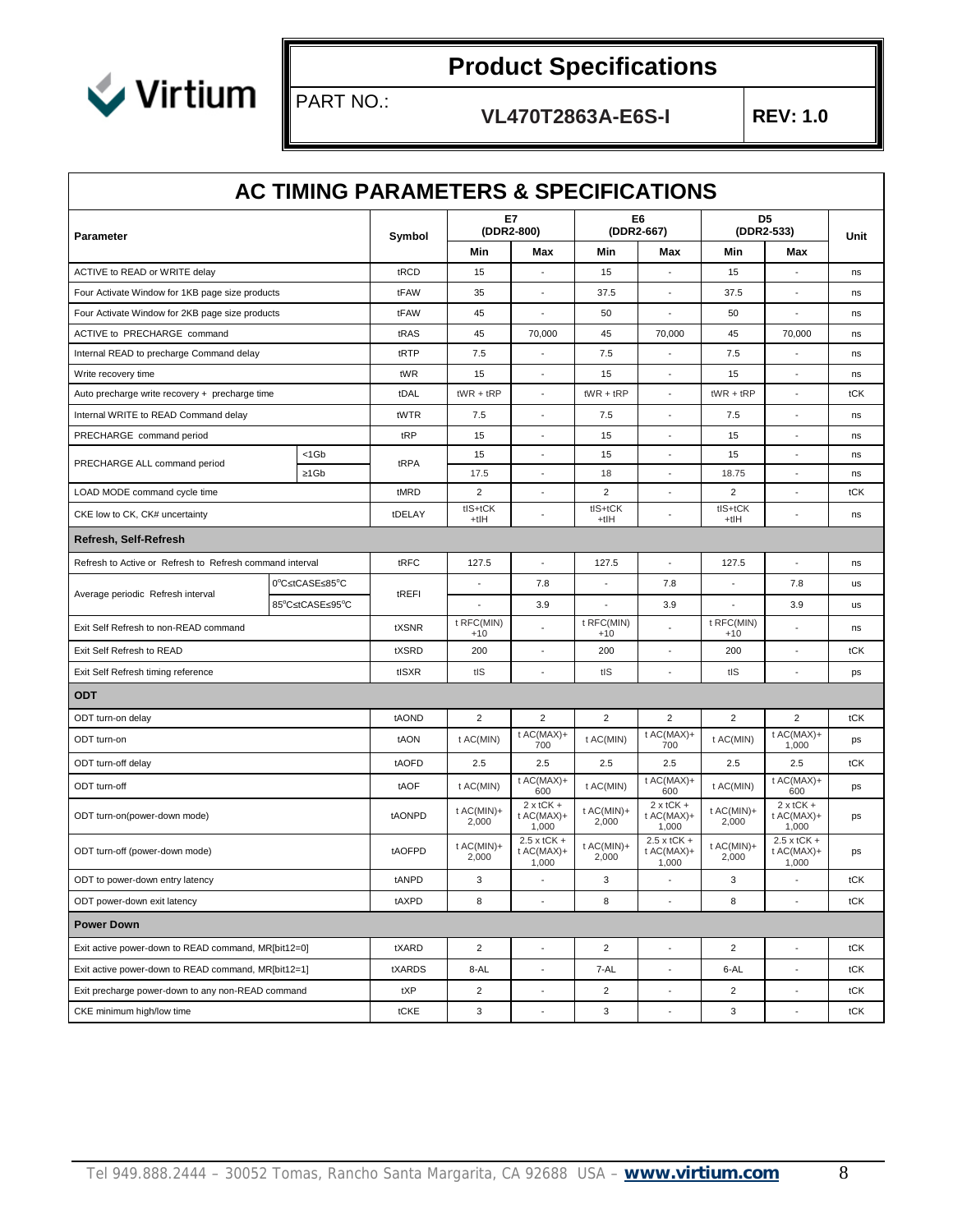

PART NO.:

## **Product Specifications**

**VL470T2863A-E6S-I REV: 1.0**

#### **Package Dimensions**